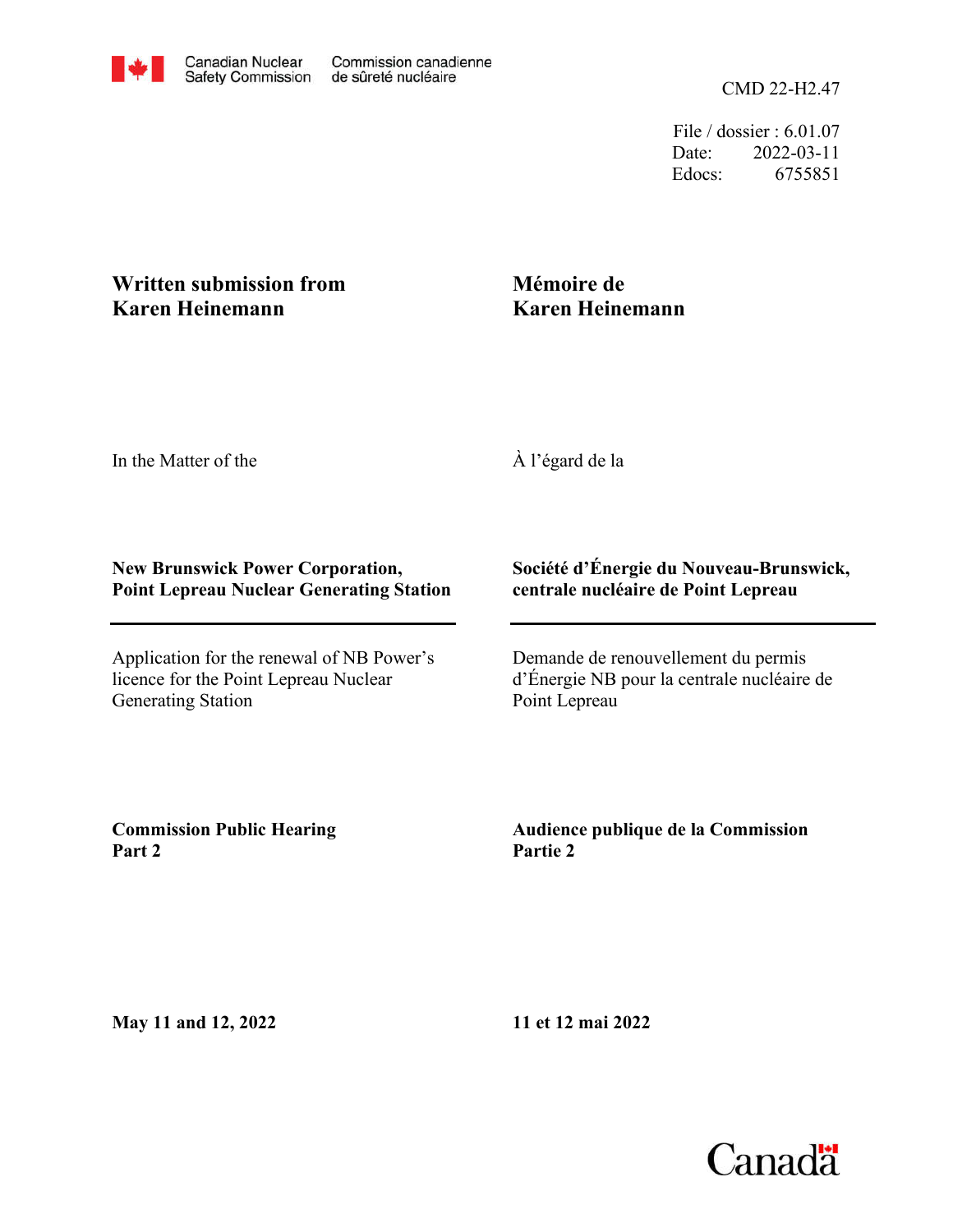From: Sent: To: Subject: PLNGS Hearing Ref. 2022-H-02 cnsc.interventions.ccsn@canada.caIntervention March 11, 2022 3:14 PM Karen Heinemann

Please consider this email my written intervention to the Canadian Nuclear Safety Commission, regarding the licence renewal of the NB Power Point Lepreau Nuclear Generating Station.

I am a member of the public concerned about nuclear generating facilities, their safety, upkeep, environmental impact and how climate change may impact this facility.

A lengthy renewal at a time when there are so many uncertainties that could affect the station's safety, reliability and financial viability, would show a flagrant disregard for the public interest. It is critical that there be regular, timely opportunities to input the evolving needs and concerns of upcoming generations in New Brunswick and other Bay of Fundy residents. A 25-year licence means that we will have no chance to have our say again until 2047!

The Lepreau nuclear plant emits radioactive tritium, a carcinogen, into air and water. Canada's current "safe" limits for tritium are many times higher than in other countries. Why is Canada's safe limit for tritium 10 times higher than our closest neighbor, the United States, and 70 times higher than Europe?

The Lepreau station has a history of reliability issues:

- Electricity production at Lepreau has not met production targets, in the first seven and a half years since a disastrously long and over-budget refurbishment, requiring an additional \$500 Million in capital expenditures.
- The most recent unplanned outage, only 11 weeks after a two-month planned maintenance, was 40 days in January and February 2021 during peak demand.
- The pace of the reactor's aging and the emerging reliability and costs of operation, need to be regularly shared with the public in a relicensing format, to allow input on decisions about continued operations, in the public interest. Those decisions will include committing to expenditures required for Lepreau, versus investments in alternate sources of power.

Conclusion: In the interest of ensuring flexible, responsive, publicly- sanctioned decisionmaking for such uncertain times, the CNSC must not renew the operating licence for Point Lepreau power station for the requested 25 years. Instead, the CNSC should continue to consider 5-year relicensing periods, to ensure regular public review allowing for public input to planning as patterns emerge, and before choices are forced.